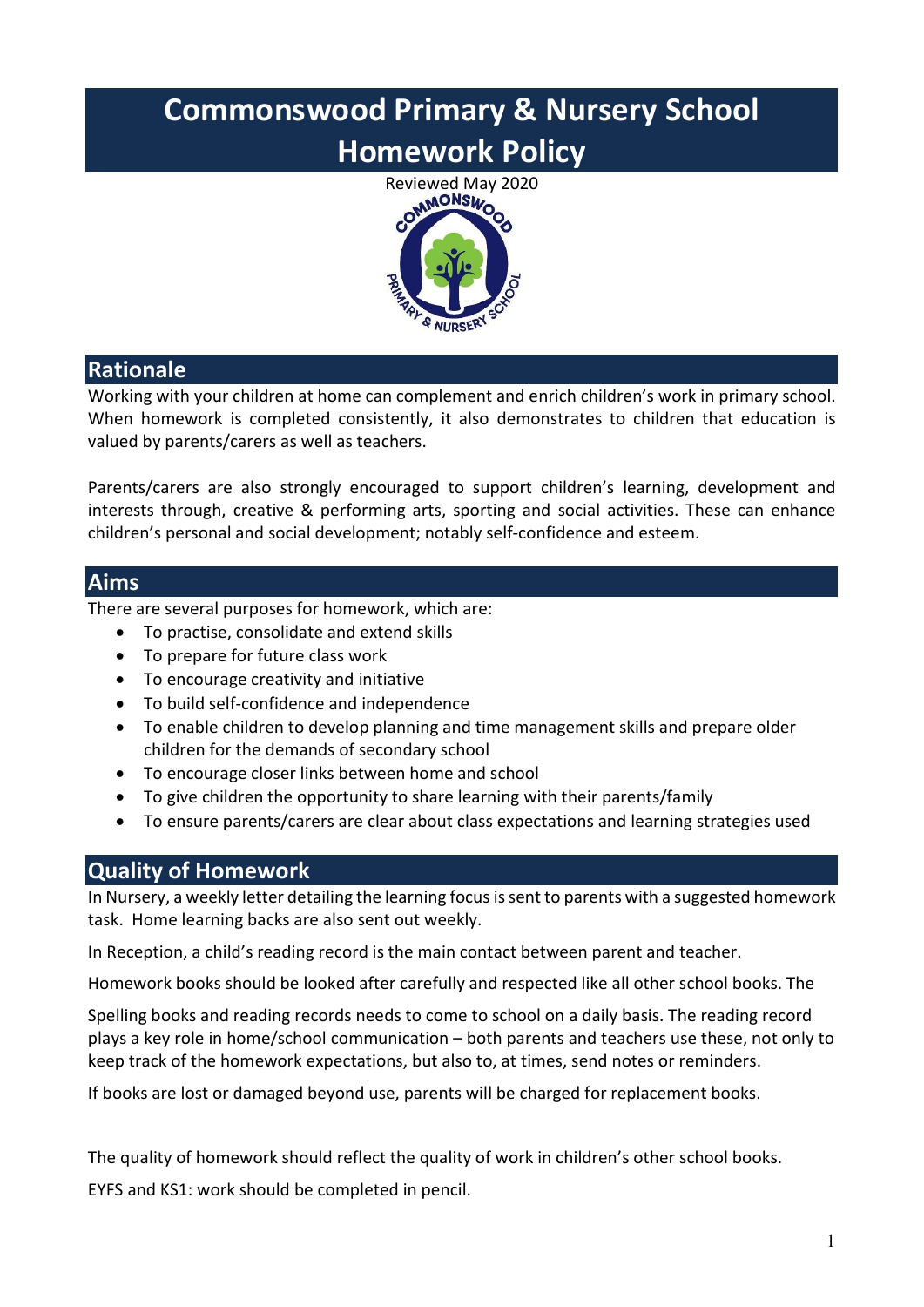In KS2 (years  $3 - 6$ ): work should be completed in pencil for maths and a pen (not biro) for writing tasks.

Pupils are expected to work in pencil until they reach the junior classes (Years 3-6) at which point they will be expected to work in pencil for maths tasks and fibre tipped pen or gel pen for all writing tasks.

Some homework may involve the use of the online learning platform.

#### Homework Activities

The most common types of homework are:

- Reading with an adult to develop decoding and comprehension skills.
- Consolidating phonic skills linked to early reading from our letters and sounds programmes
- $\bullet$  Developing spellings skills (years  $1-6$ ) related to patterns learnt in class or from national curriculum word lists and putting these into context through the writing of sentences
- Gathering information from home resources, the library, and the internet
- Presenting information for use in school
- Consolidating maths learning (e.g. number bonds, multiplication tables)
- Collecting artefacts for research and display and use in school
- Discussing activities with family to prepare for or consolidate learning
- In the Early Years resources may be provided for parents to enable children to be effectively supported with the acquisition of early literacy and numeracy skills
- Children's 'next steps' may be shared with parents so these can be supported at home

## Role of the Class Teacher

- To provide an explanation of homework tasks to parents (when necessary) and give guidance/model of how they might assist their child.
- To set regular homework in an easily followed routine
- To provide 'next steps' learning for Early Years children where appropriate
- To set homework that takes equal opportunities into account
- To ensure any homework is purposeful and links directly to the taught curriculum
- To praise children who regularly complete homework tasks
- To mark homework and give verbal or written feedback to pupils
- To meet and talk with parents when appropriate

#### Role of Leadership Team

- To check compliance of the Policy
- To monitor the standard of homework
- To ensure that homework is set consistently across classes
- To meet and talk with parents when appropriate
- To discuss with staff how far the policy is being successfully implemented
- Inform new parents to the school so that they are aware of the home/school agreement and what it entails

#### Role of the Parent/Carer

- To sign a home school agreement dealing with homework
- To support the school by ensuring that their child engages with homework tasks
- To provide a suitable place for their child to carry out their homework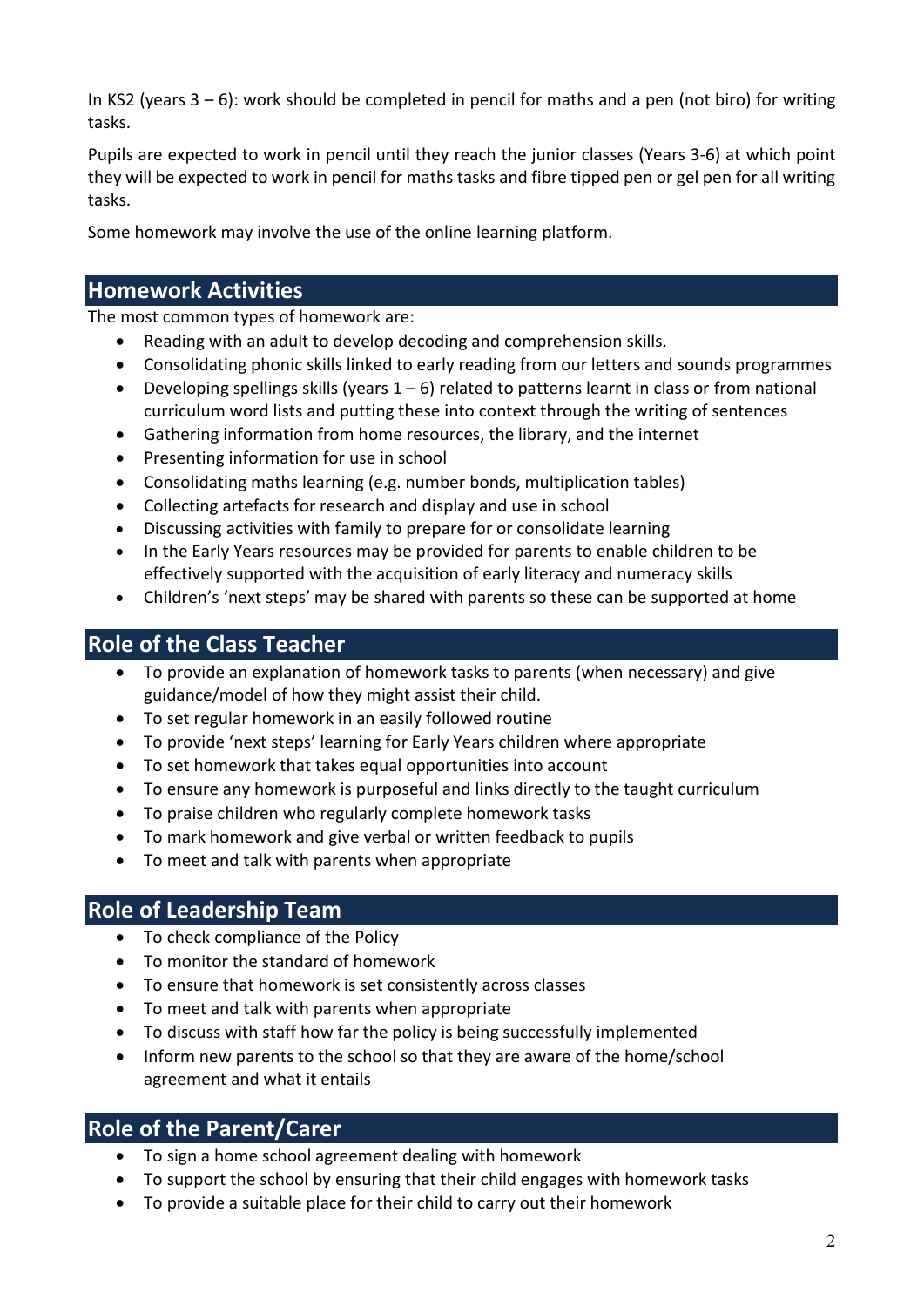- To encourage and praise their child when they have completed their homework
- To become actively involved and support their child with homework activities although it is particularly important, as they get older, for children to become increasingly independent in their learning
- To regularly comment in and sign the reading record to indicate they have read with their child and acknowledged the teacher's advice
- In the Early Years to contribute to online Learning Journeys and share 'wow moments'
- To make it clear that they value homework and they support the school by explaining how it can help learning

Parents/Carers who have queries about homework should not hesitate to make an appointment to see their child's class teacher.

It is not possible to give homework when parents take holidays in term time.

#### **Inclusion**

The tasks set for children receiving additional or alternative support within the school are matched to need. Teachers ensure that children working in special programmes are not over-burdened with additional tasks. At times, some tasks may be broken down into shorter tasks and completed over a greater number of days. Close liaison is established and maintained with home so that the support given by parents/carers is appropriate.

#### Equal Opportunities

Homework is set within the capabilities of the children. Tasks are accessible to children. Teachers do not assume that children have access to resources and facilities such as IT devices and the Internet.

The governors and staff are committed to providing the full range of opportunities for all pupils, regardless of gender, disability, ethnicity, social, cultural or religious background. All pupils have access to the curriculum, and the right to a learning environment, which dispels ignorance, prejudice or stereotyping.

This policy has been impact assessed by the headteacher in order to ensure that it does not have an adverse affect on race, gender or disability equality.

### **Liason**

In Early Years, parents are expected to make regular written comments to contribute to their child's online Learning Journey about learning at home and their child's 'next steps'.

Reading records are used from Reception for parents/carers and teachers to communicate effectively with one another.

Homework books are introduced in Year 1. Parents/carers are expected to support their children's homework and comment regularly in reading records. Parents are expected to assume responsibility for their children's completion of weekly homework tasks as well as to read or share books with their children each day.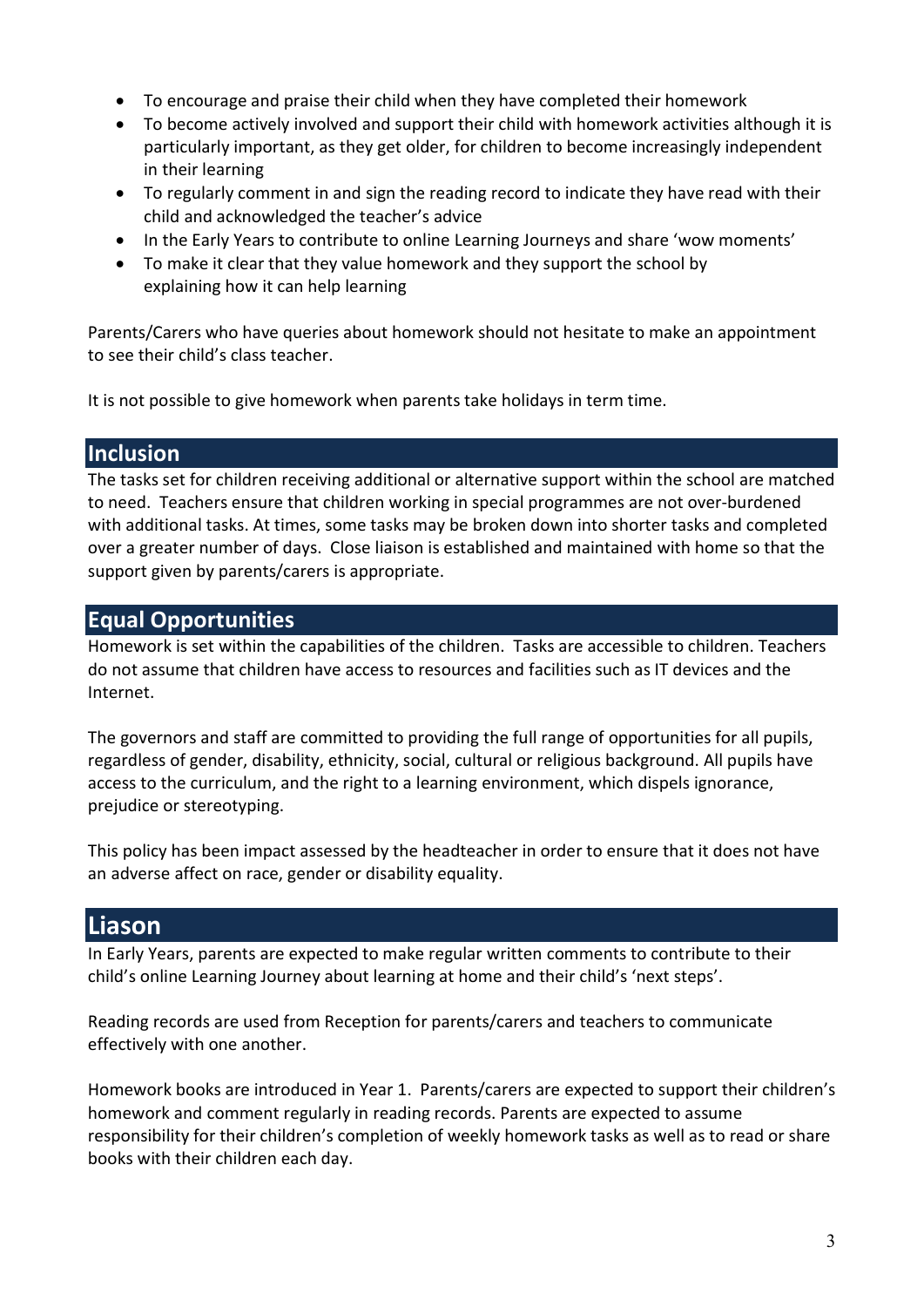Homework is handed out each Friday and must be handed in each Tuesday. Homework which is handed in late may not be marked before the next task is given.

# Links to other Documents

English Policy Maths Policy **SEND Policy** Equality Scheme Assessment for Learning Policy Home/School Agreement Aims & Values Marking policy Calculation Policy

#### Appendix A

| <b>Year Groups</b> | What kind of work to expect                                                     |  |  |
|--------------------|---------------------------------------------------------------------------------|--|--|
| Nursery            | To share books (story sacks may be sent home to support this)<br>$\bullet$      |  |  |
|                    | Talk about and discuss current topics<br>$\bullet$                              |  |  |
|                    | Practical activities such as games, puzzles and creative projects               |  |  |
|                    | Recommended time - informal, but about ten minutes a day                        |  |  |
| Reception          | <b>Practise Phonic Work</b>                                                     |  |  |
|                    | Reading and sharing books<br>$\bullet$                                          |  |  |
|                    | Talk about and discuss current topics<br>$\bullet$                              |  |  |
|                    | Numbers, shapes, times of day and other mathematical concepts<br>$\bullet$      |  |  |
|                    | Recommended time - about 15 minutes a day                                       |  |  |
| KS1                | Reading at least 5 times a week<br>$\bullet$                                    |  |  |
| Years 1 and 2      | Weekly phonics and spelling                                                     |  |  |
|                    | Weekly task linked to any curriculum area                                       |  |  |
|                    | Recommended time - about 20 minutes a day                                       |  |  |
| Lower KS2          | Reading at least 5 times a week, ideally from a range of resources<br>$\bullet$ |  |  |
| Years 3 & 4        | beyond the reading scheme (at least 15 minutes)                                 |  |  |
|                    | 1 mental maths task (15 minutes)<br>$\bullet$                                   |  |  |
|                    | Spelling practice                                                               |  |  |
|                    | 1 homework task (up to 30 minutes) linked to any curriculum area<br>$\bullet$   |  |  |
|                    | Recommended time - about 20 minutes a day<br>$\bullet$                          |  |  |
| Upper KS2          | Reading at least 5 times a week from a range of texts<br>٠                      |  |  |
| Years 5 and 6      | 1 mental maths/arithmetic task (15 minutes)<br>٠                                |  |  |
|                    | Spelling practice<br>$\bullet$                                                  |  |  |
|                    | 1 homework task (up to 30 minutes) linked to any curriculum area<br>$\bullet$   |  |  |
|                    | Revision throughout Y6<br>$\bullet$                                             |  |  |
|                    | Recommended time - at least 20 minutes a day                                    |  |  |